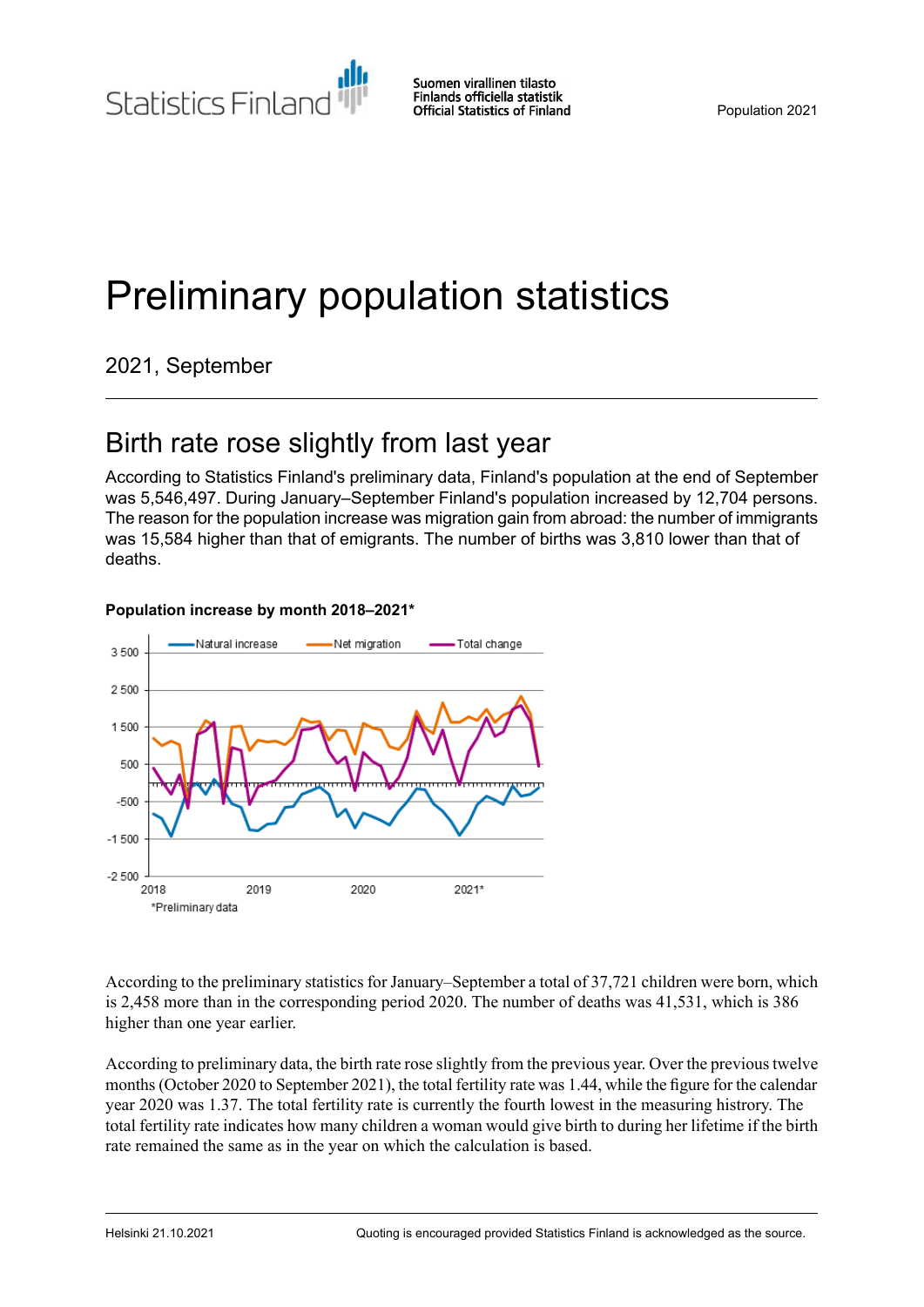Altogether 24,319 persons immigrated to Finland from abroad and 8,735 persons emigrated from Finland during January–September. The number of immigrants was 370 higher and the number of emigrants 2,856 lower than in the previous year. In all, 6,559 of the immigrants and 5,782 of the emigrants were Finnish citizens.

According to the preliminary data, the number of inter-municipal migrations totalled 234,644 by the end of September. Compared with the previous year, the increase was 6,107 migrations according to the municipal division of 2021.

Same-sex marriages took legal effect in March 2017. During January–September 2021, same-sex partners entered into 295 marriages of which 213 were between two women and 82 between two men.

According to preliminary data by region, the population grew in Uusimaa, Pirkanmaa, Southwest Finland, North Ostrobothnia, North Savo, Ostrobothnia, Åland and Central Finland between January–September of 2021.

The population grew most in absolute numbers in Uusimaa, where it grew by 8,860 persons. The next largest increase in population was seen in Pirkanmaa, 3,748 persons. Relative to the population, population growth was highest in Pirkanmaa, 7.1 per mil, in Åland, 6.1 per mil and in Uusimaa, 5.2 per mil. Population loss was highest in absolute numbers in the region of Kymenlaakso that lost 957 persons of its population. The population of South Savo decreased by 797 persons, which was the second biggest population loss. Relative to the population, the biggest population loss was found in South Savo, 6.0 per mil.

Most migration gain from intramunicipal and international migration was collected by Uusimaa, 4,324 persons and Pirkanmaa, 3,746 persons. Most migration gain in relative terms based on total net migration was attained by Pirkanmaa, 7.1 per mil, and Southwest Finland, 5.1 per mil.

In absolute numbers, migration loss from total net migration was biggest in the region of Kymenlaakso, 119 persons. In the region of Central Ostrobothnia the loss was 42 persons. In relative terms, the biggest migration loss from total net migration was found in Kymenlaakso, 0.7 per mil of the population.

During January–September 2021, migration between regions numbered 111,618. The positive gain from migration between regions wasseen in Pirkanmaa, Southwest Finland, North Savo, North Karelia, Central Finland, Kanta-Häme, North Ostrobothnia and Päijät-Häme. In absolute numbers, the highest gain from migration between regions was received by Pirkanmaa, 2,709 persons. The relative migration gain was highest in Pirkanmaa, 5.2 per mil, and North Savo, 2.7 per mil of the population.

Migration loss from migration between regions was biggest in absolute numbers in the region of Uusimaa, 2,920 persons. Migration loss from migration between regions was biggest in relative terms in the region of Kainuu, 2.9 per mil of the population.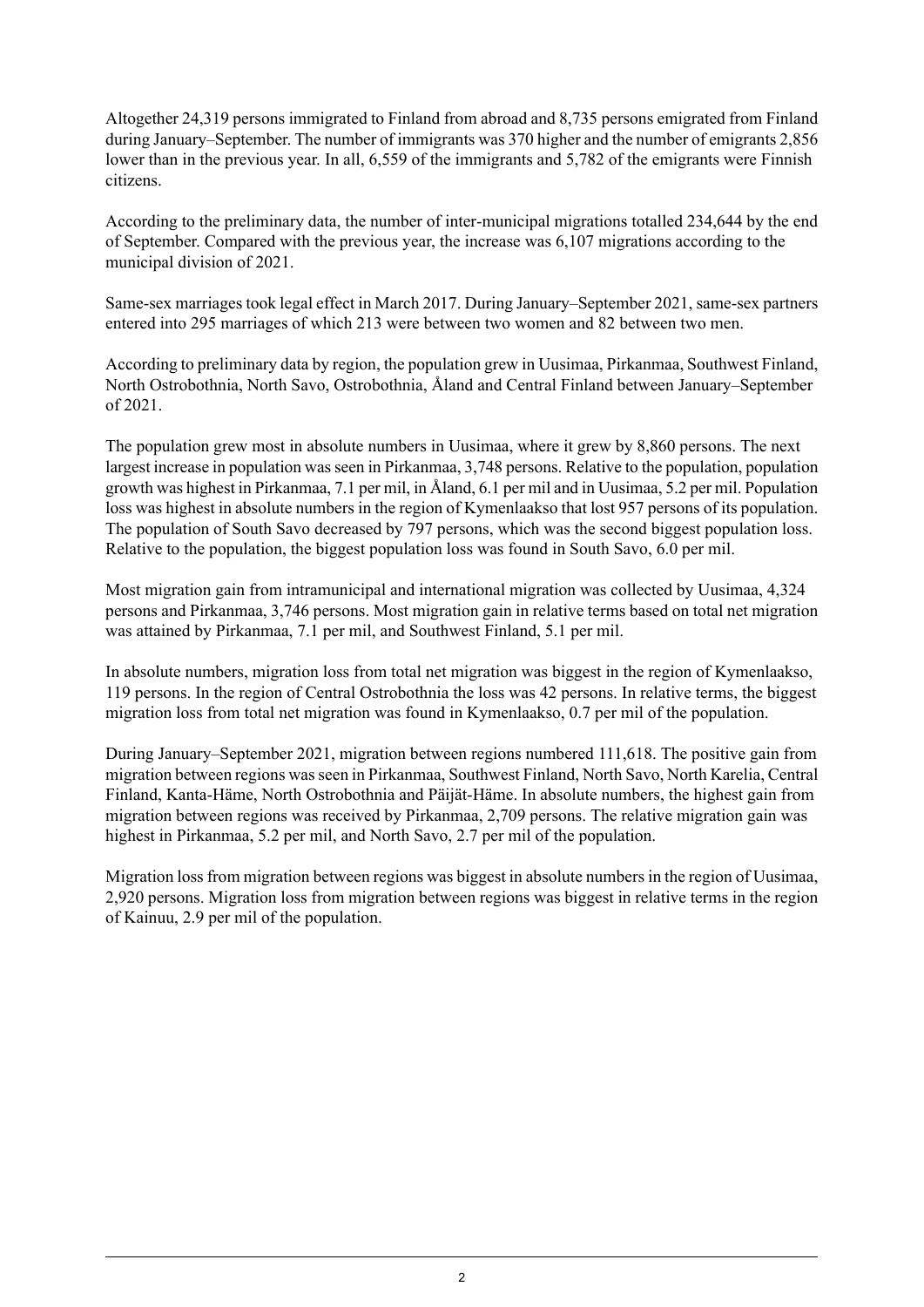# **Contents**

### **Tables**

### **Appendix tables**

| Appendix table 2. Preliminary vital statistics by region 2021 and change compared to 2020 final data, quarter 1–3.5 |  |
|---------------------------------------------------------------------------------------------------------------------|--|

### Figures

### **Appendix figures**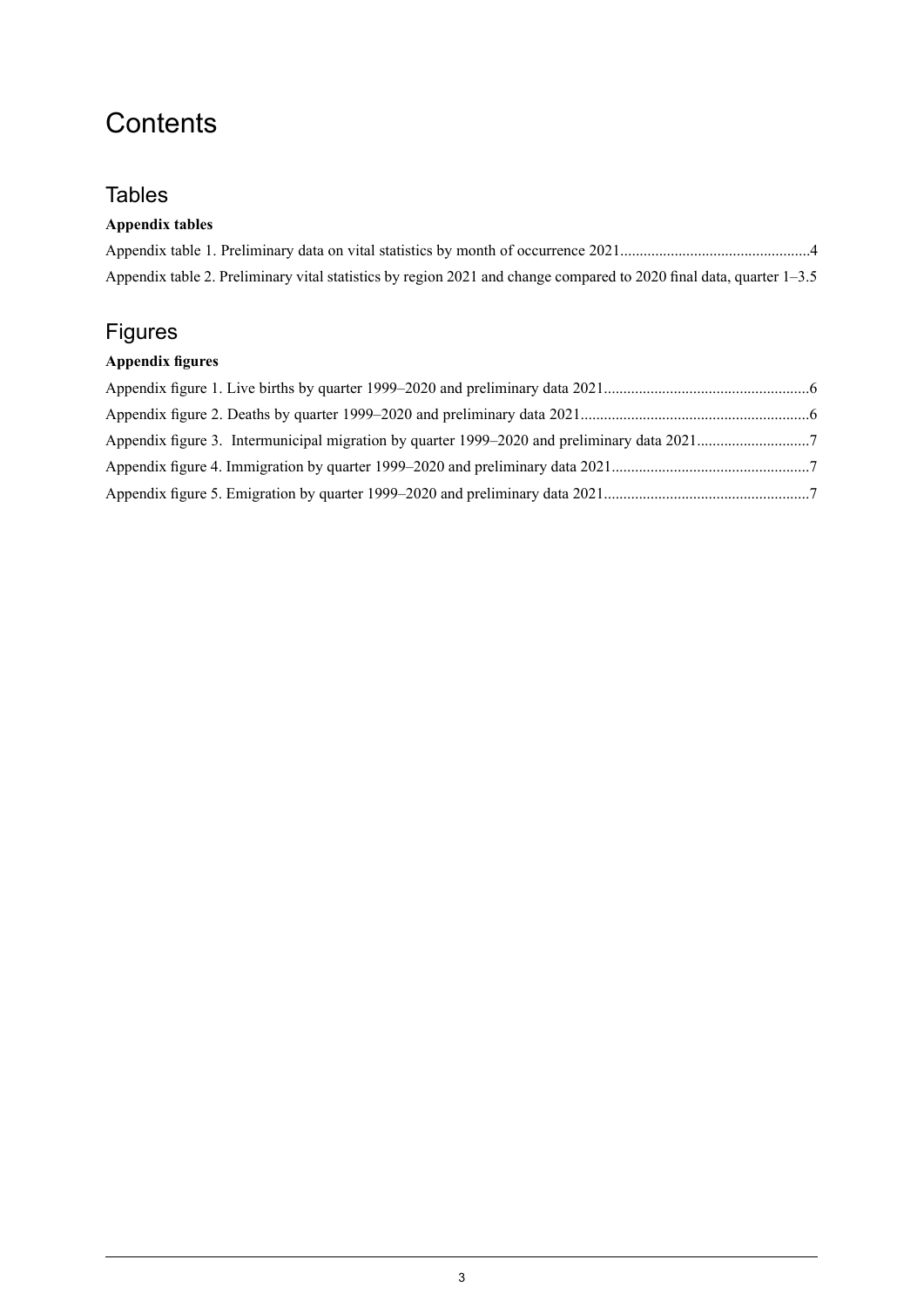# Appendix tables

| Month /<br>Quarter | Live<br>births | <b>Deaths</b> | Natural increase | Inter-<br>municipal<br>migration <sup>1)</sup> | Immigration Emigration Net |         | migration | Total change <sup>2)</sup> | Population |
|--------------------|----------------|---------------|------------------|------------------------------------------------|----------------------------|---------|-----------|----------------------------|------------|
| Total              | 37 7 21        | 41 531        | $-3810$          | 234 644                                        | 24 319                     | 8735    | 15 584    | 12704                      | 5 546 497  |
| January            | 3998           | 5 0 5 4       | $-1056$          | 21 703                                         | 2660                       | 881     | 1779      | 870                        | 5 534 663  |
| February           | 3884           | 4 4 5 2       | $-568$           | 18 694                                         | 2412                       | 720     | 1692      | 1 207                      | 5 535 870  |
| March              | 4 3 1 6        | 4670          | -354             | 20 279                                         | 2803                       | 811     | 1992      | 1771                       | 5 537 641  |
| 1. quarter         | 12 198         | 14 176        | $-1978$          | 60 676                                         | 7875                       | 2412    | 5463      | 3848                       | 5 537 641  |
| April              | 4 0 23         | 4466          | $-443$           | 21750                                          | 2435                       | 803     | 1632      | 1 2 7 0                    | 5 538 911  |
| May                | 4 0 8 2        | 4648          | $-566$           | 24 530                                         | 2566                       | 718     | 1848      | 1 3 8 2                    | 5 540 293  |
| June               | 4 3 1 1        | 4 3 6 9       | -58              | 28 577                                         | 2920                       | 976     | 1944      | 1992                       | 5 542 285  |
| 2. quarter         | 12416          | 13483         | $-1067$          | 74 857                                         | 7921                       | 2497    | 5424      | 4 6 4 4                    | 5 542 285  |
| July               | 4 3 2 5        | 4674          | -349             | 28 894                                         | 3 2 6 9                    | 937     | 2 3 3 2   | 2084                       | 5 544 369  |
| August             | 4419           | 4 7 1 0       | -291             | 43 4 36                                        | 3515                       | 1650    | 1865      | 1672                       | 5 546 041  |
| September          | 4 3 6 3        | 4488          | $-125$           | 26 781                                         | 1739                       | 1 2 3 9 | 500       | 456                        | 5 546 497  |
| 3. quarter         | 13 107         | 13872         | -765             | 99 111                                         | 8523                       | 3826    | 4 697     | 4 2 1 2                    | 5 546 497  |

### <span id="page-3-0"></span>**Appendix table 1. Preliminary data on vital statistics by month of occurrence 2021**

1) These statistics apply the regional division of 1 January 2021

2) Includes population correction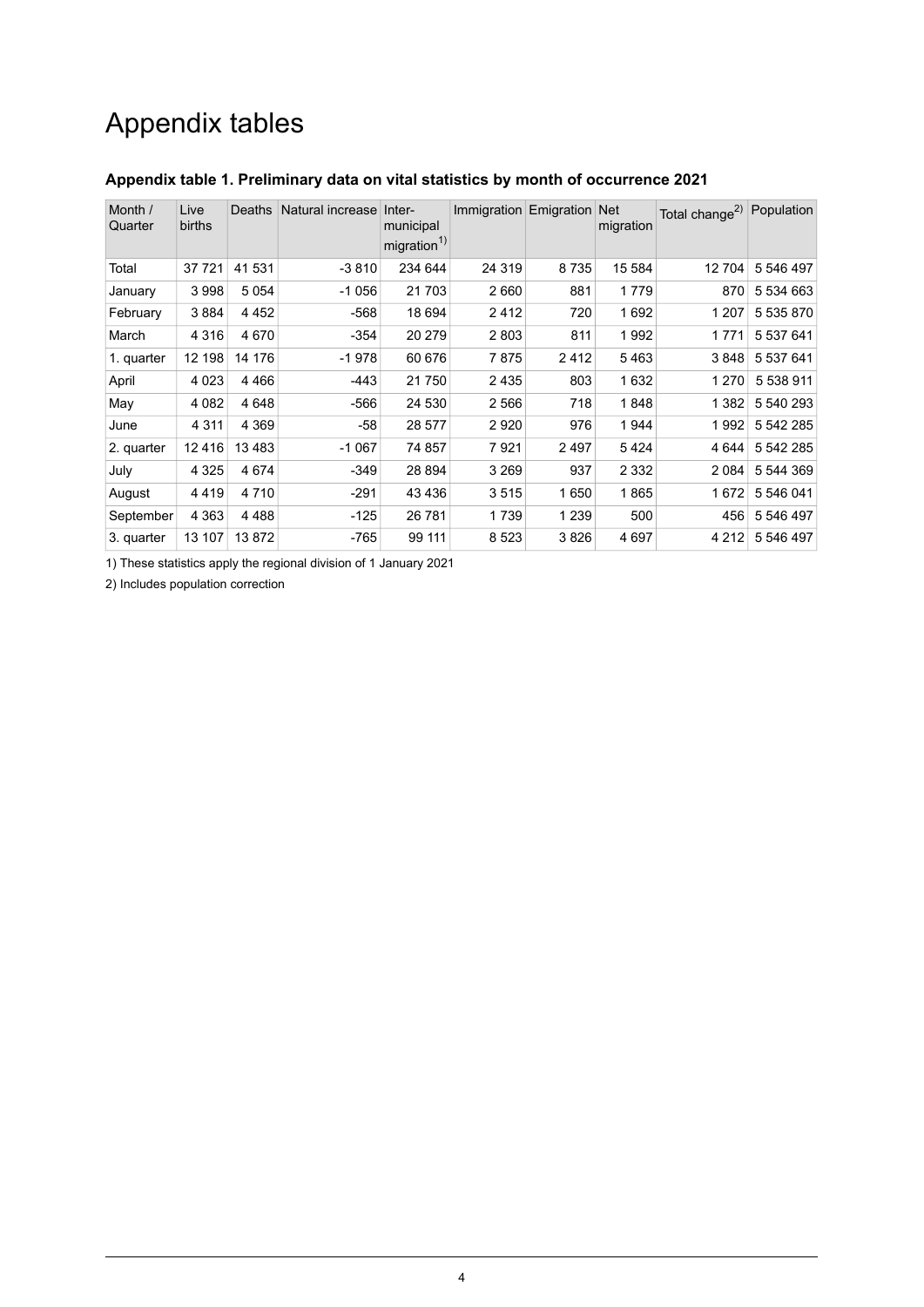#### <span id="page-4-0"></span>**Appendix table 2. Preliminary vital statistics by region 2021 and change compared to 2020 final data, quarter 1–3**

| Area/region 1)          | Natural<br>increase |         | Net migration<br>between<br>regions <sup>1)</sup> |         | <b>Net</b><br>immigration |              | Total change |                |
|-------------------------|---------------------|---------|---------------------------------------------------|---------|---------------------------|--------------|--------------|----------------|
|                         | 2021*               | Change  | 2021*                                             | Change  | 2021*                     | Change 2021* |              | Change $^{2)}$ |
| <b>WHOLE COUNTRY</b>    | $-3810$             | 2072    |                                                   |         | 15 5 84                   | 3 2 2 6      | 12 704       | 6 2 2 8        |
| <b>MAINLAND FINLAND</b> | $-3841$             | 2039    | 35                                                | 4       | 15 402                    | 3 1 8 1      | 12 5 20      | 6 1 4 8        |
| Uusimaa                 | 3852                | 1 2 6 8 | $-2920$                                           | $-4687$ | 7 2 4 4                   | 1561         | 8860         | $-1174$        |
| Southwest Finland       | $-457$              | 120     | 1 1 4 4                                           | 106     | 1 2 9 4                   | 224          | 2076         | 545            |
| Satakunta               | $-799$              | 132     | $-428$                                            | 212     | 486                       | 46           | $-737$       | 394            |
| Kanta-Häme              | $-529$              | 28      | 110                                               | 58      | 227                       | 50           | $-186$       | 142            |
| Pirkanmaa               | $-114$              | 253     | 2709                                              | 609     | 1037                      | 234          | 3748         | 1 2 1 2        |
| Päijät-Häme             | $-734$              | $-67$   | 37                                                | 220     | 424                       | 114          | $-257$       | 283            |
| Kymenlaakso             | $-850$              | 47      | $-320$                                            | 403     | 201                       | $-116$       | $-957$       | 346            |
| South Karelia           | $-684$              | 6       | $-219$                                            | $-80$   | 347                       | 52           | $-555$       | $-21$          |
| South Savo              | $-915$              | $-18$   | $-84$                                             | 371     | 204                       | $-27$        | $-797$       | 324            |
| North Savo              | $-759$              | 47      | 677                                               | 811     | 378                       | 46           | 289          | 897            |
| North Karelia           | $-623$              | 49      | 120                                               | 411     | 380                       | 164          | $-132$       | 615            |
| <b>Central Finland</b>  | $-406$              | 73      | 113                                               | 72      | 440                       | 6            | 159          | 163            |
| South Ostrobothnia      | $-430$              | 146     | $-45$                                             | 566     | 288                       | 31           | $-193$       | 737            |
| Ostrobothnia            | -3                  | $-31$   | $-463$                                            | 37      | 737                       | 215          | 277          | 227            |
| Central Ostrobothnia    | -6                  | 18      | $-163$                                            | 140     | 121                       | 34           | $-49$        | 191            |
| North Ostrobothnia      | 431                 | $-177$  | 40                                                | 558     | 961                       | 367          | 1432         | 748            |
| Kainuu                  | $-363$              | 46      | $-205$                                            | $-1$    | 285                       | 147          | $-288$       | 187            |
| Lapland                 | $-452$              | 99      | $-68$                                             | 198     | 348                       | 33           | $-170$       | 332            |
| ÅLAND                   | 31                  | 33      | $-35$                                             | $-4$    | 182                       | 45           | 184          | 80             |

1) These statistics apply the regional division of 1 January 2021

2) In the preliminary data, the total change includes the monthly correction term. In the final data, the correction term is only at the end of the year.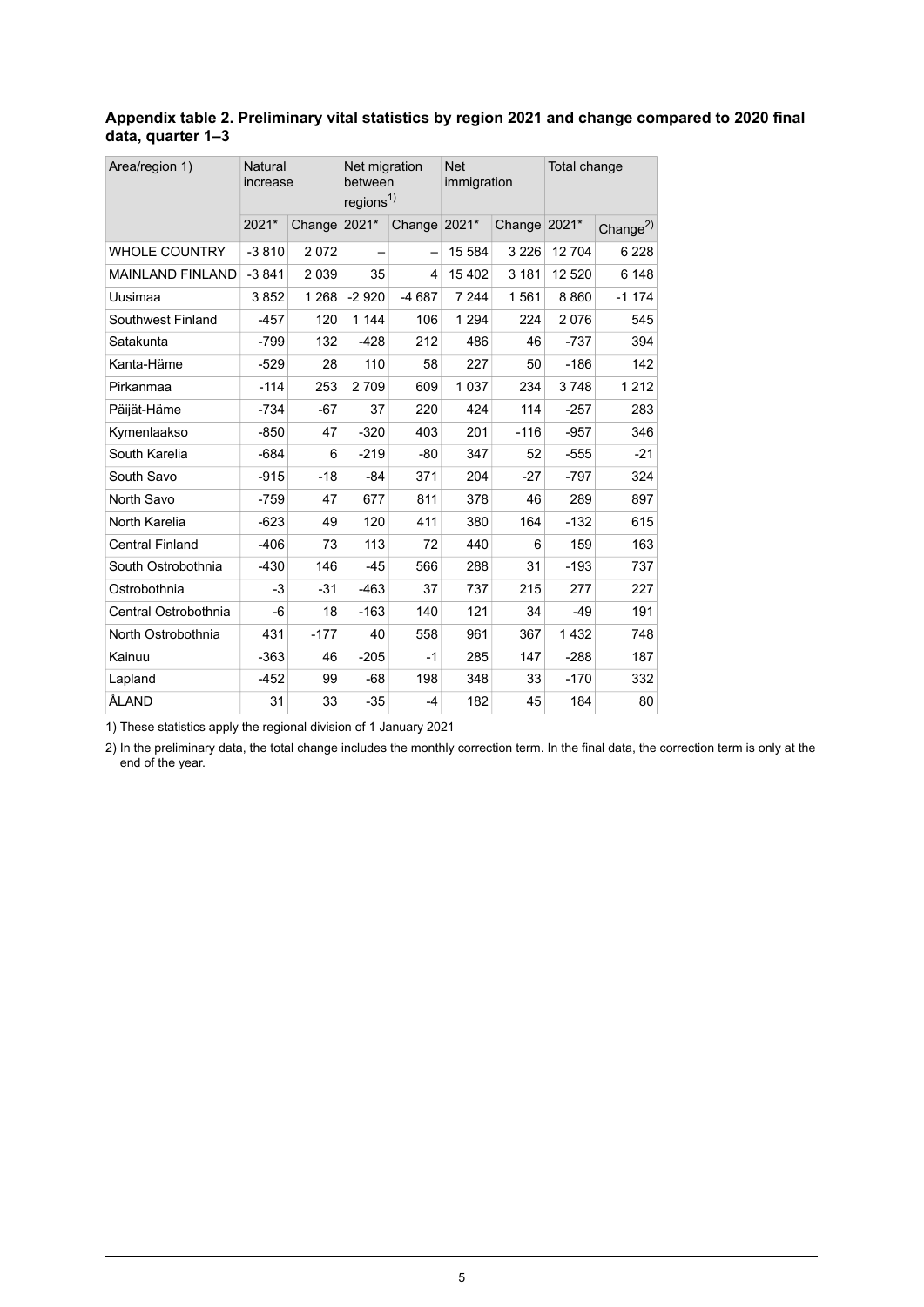# Appendix figures



### <span id="page-5-0"></span>**Appendix figure 1. Live births by quarter 1999–2020 and preliminary data 2021**

#### <span id="page-5-1"></span>**Appendix figure 2. Deaths by quarter 1999–2020 and preliminary data 2021**

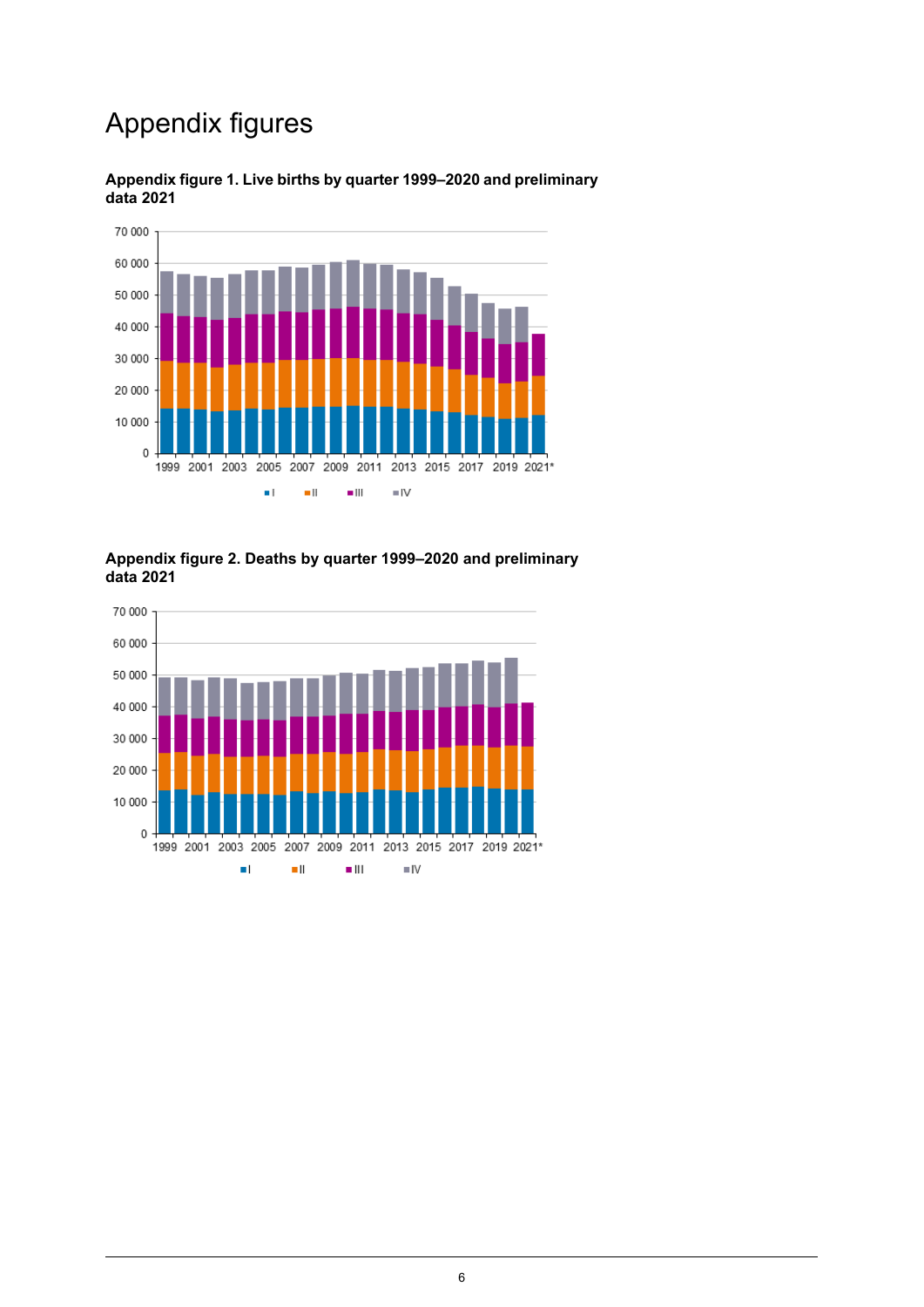#### <span id="page-6-0"></span>**Appendix figure 3. Intermunicipal migration by quarter 1999–2020 and preliminary data 2021**



<span id="page-6-1"></span>**Appendixfigure4. Immigration by quarter1999–2020and preliminary data 2021**





<span id="page-6-2"></span>**Appendixfigure5. Emigration by quarter1999–2020and preliminary data 2021**